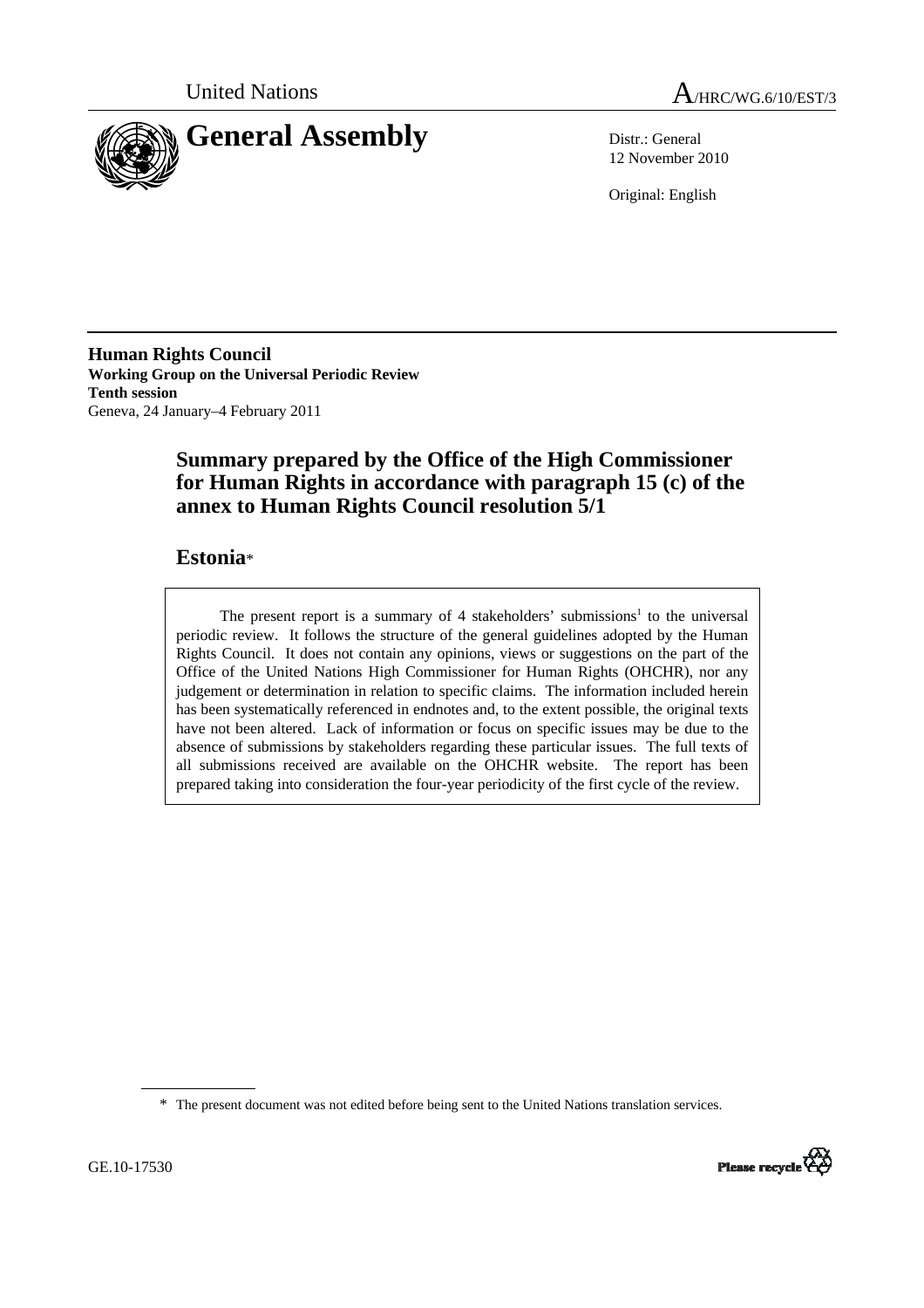# **I. Background and framework**

## **A. Scope of international obligations**

1. European Commission against Racism and Intolerance of the Council of Europe (CoE-ECRI) recommended that Estonia ratify the UNESCO Convention against Discrimination in Education and the International Convention on the Protection of the Rights of Migrant Workers and Members of their Families.<sup>2</sup>

## **B. Constitutional and legislative framework**

2. Sexual Rights Initiative (SRI) informed that there have been Constitutional provisions which guarantee equal rights and freedoms for all women and men living in Estonia, prohibiting discrimination based on several grounds, including sex.<sup>3</sup>

3. The European Committee of Social Rights of the Council of Europe (CoE-ECSR) stated that the Gender Equality Act entered into force in 2004 and aimed at ensuring equal treatment for men and women in all areas of public and private life.<sup>4</sup>

4. Commissioner for Human Rights of the Council of Europe (CoE-Commissioner) noted that the legal reforms had been made to facilitate access to citizenship.<sup>5</sup>

5. CoE-ECRI noted with interest that the new Law on Employment Contracts entered into force in 2009. In this respect, it recommended that Estonia raise awareness of members of minority groups, and employers about the Law and provide training to judges, prosecutors and lawyers on it.<sup>6</sup>

## **C. Institutional and human rights infrastructure**

6. CoE-ECRI noted that the Gender Equality and Equal Treatment Commissioner was entrusted with, inter alia, monitoring compliance with the Equal Treatment Act while the Legal Chancellor was empowered, under the Act, to resolve discrimination disputes through conciliation proceedings.<sup>7</sup> CoE-ECRI recommended that Estonia: take measures to raise awareness, among the public in general and members of minority groups in particular, of the role of the Legal Chancellor and the Gender Equality and Equal Treatment Commissioner; ensure that the Legal Chancellor is provided with the necessary human and financial resources to carry out his/her functions; take steps to assist the Legal Chancellor in opening offices outside Tallinn, including in the Ida-Virumaa County; and enhance the independence of the Gender Equality and Equal Treatment Commissioner through additional resources and staff.<sup>8</sup>

## **D. Policy measures**

7. CoE-Commissioner noted that Estonia was undergoing an important programme of prison construction with the objective of demolishing the establishments inherited from the previous system, which were not in accordance with current European prison standards.9

8. CoE-Commissioner noted that Estonia set up its first National Action Plan on Domestic Violence for the period of 2008–2011.10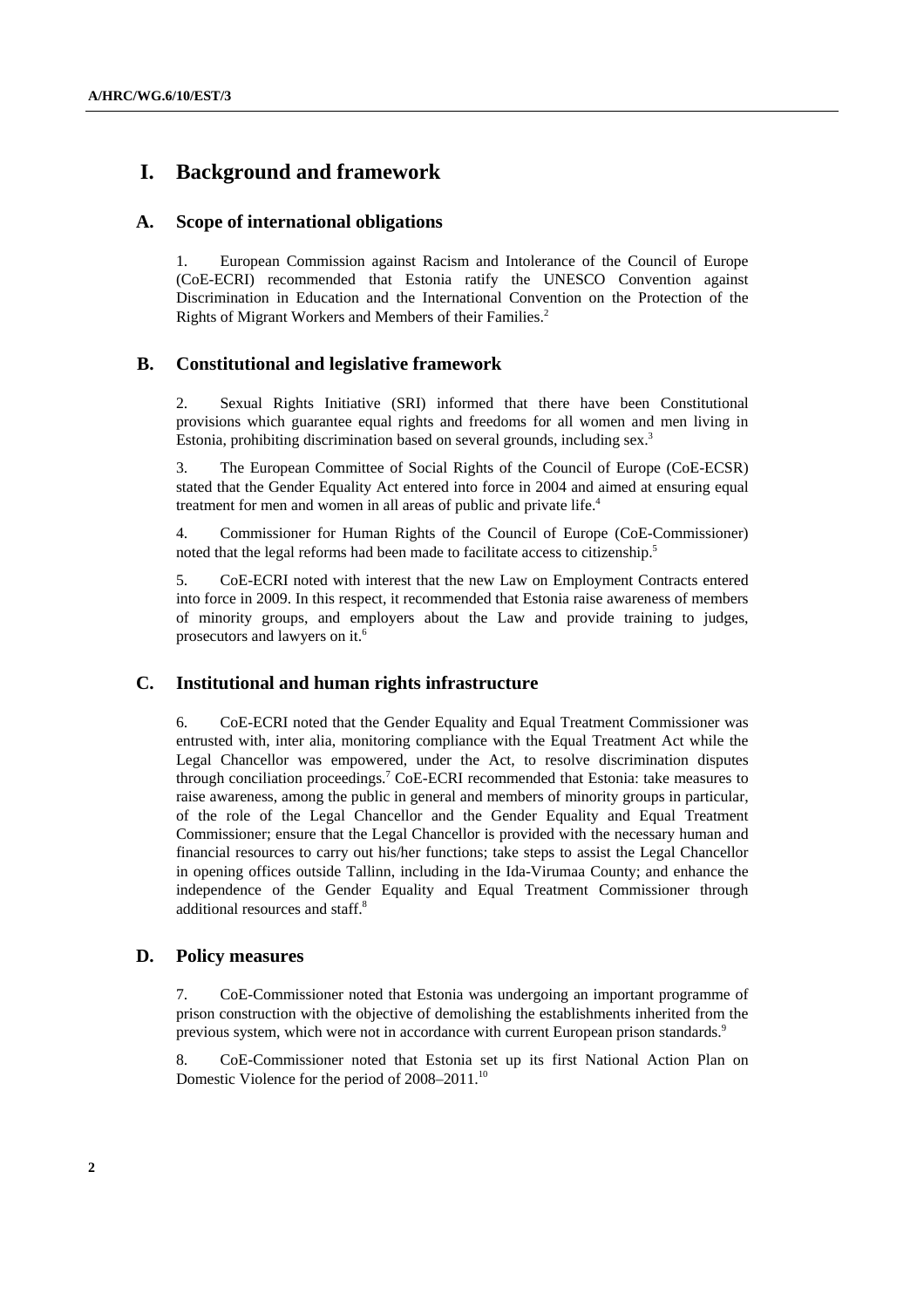# **II. Promotion and protection of human rights on the ground**

## **Implementation of international human rights obligations**

### **1. Equality and non-discrimination**

9. CoE-ECRI noted with appreciation the fact that the Equal Treatment Act entered into force in 2009. It noted that the Act prohibited direct and indirect discrimination and harassment, and provided for pecuniary and non-pecuniary damages in cases of discrimination. However, the Act did not prohibit discrimination based on citizenship or language. CoE-ECRI recommended that Estonia further strengthen the Equal Treatment Act by, inter alia, prohibiting discrimination based on language and citizenship.<sup>11</sup>

10. SRI stated that although the Gender Equality Act was entered into force in 2004 and prohibited gender discrimination, gender disparities persisted. Despite legal guarantees, women faced the effects of structural gender inequality in all spheres of their lives.<sup>12</sup>

11. SRI noted that unmarried women, in particular those with children were segregated in poverty because of the lack of availability of the necessary social services.<sup>13</sup>

12. SRI noted that sexual harassment was rarely reported because of a fear of being fired, isolation and cultural prejudices. There was no special provision on sexual harassment in the Penal Code but was covered by provisions on violation of gender equality.<sup>14</sup>

13. CoE-ECRI stated that the Criminal Code regarding racism was rarely implemented and that measures taken to combat racially-motivated crimes needed to be improved in terms of registration of such crimes by police as well as police's treatment of the victims.15

14. CoE-ECRI urged Estonia to amend the Criminal code in order to clearly punish all racist crimes, and recommended the inclusion of a provision specifically prohibiting racist organisations. It recommended also that awareness-raising measures be taken for the public in general and minority groups in particular as well as law enforcement officials, judges and prosecutors on the current legislation against racism.<sup>16</sup>

15. CoE-Commissioner noted that the amendments to the Law on Languages provided the Language Inspectorate with extended powers to recommend the dismissal of employees with insufficient language proficiency and to make people holding language certificates resit an exam. In this respect, CoE-Commissioner recommended that steps be taken to ensure that the Law on Languages is implemented carefully in order to avoid causing fear among minorities that they may be discriminated in the labour market due to linguistic aspects. A common language for all the citizens could co-exist with the perpetuation of regional or minority languages.<sup>17</sup> In addition, CoE-ECRI noted that the role of the Language Inspectorate was not the subject of monitoring.18 It recommended that Estonia establish a monitoring mechanism for the work of the Language Inspectorate.<sup>19</sup>

16. The Committee of Ministers of the Council of Europe (CoE-CM) stated that state language proficiency requirement in employment did not fully take into account the present practical situation in all affected sectors, such as law-enforcement, and in the geographic areas concerned. It recommended that Estonia review the state language proficiency requirements in employment to ensure that they are realistic, clear and proportional.<sup>20</sup>

17. CoE-CM stated that persons belonging to national minorities, in particular women continued to be disproportionally affected by unemployment; and the proportion of persons belonging to national minorities employed in public services was relatively low, in particular in higher levels of administration.<sup>21</sup> Similarly, CoE-ECRI stated that minorities groups continued to lag behind Estonians in the employment and referred to figures of 2007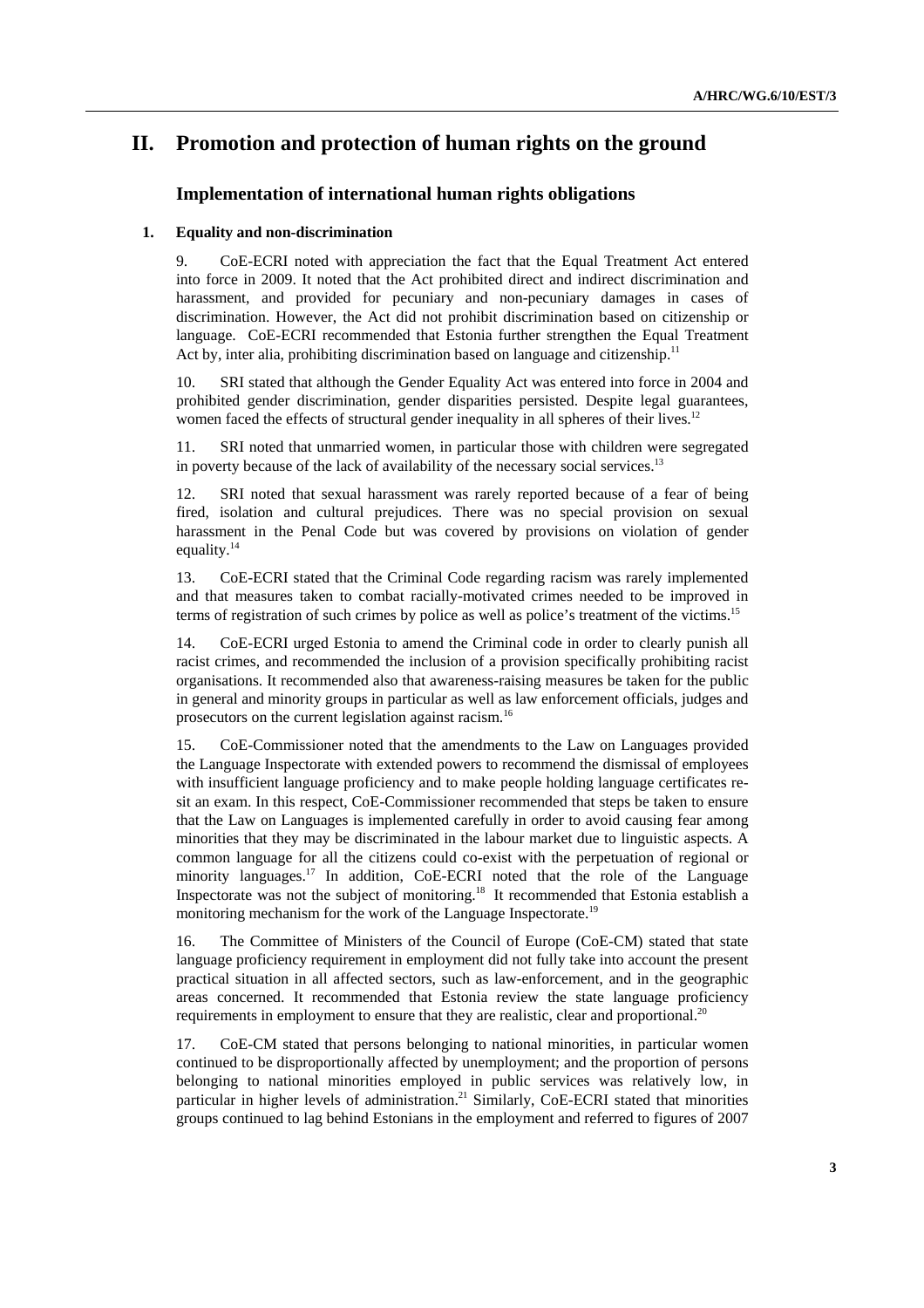which indicated that the unemployment level among Estonians was 3.6 percent while among other ethnic groups it was  $6.9$  percent.<sup>22</sup>

18. CoE-ECRI stated that Roma was vulnerable to discrimination in employment and continued to be the subject of stereotypes and prejudice, sometimes carried by the media.<sup>23</sup> CoE-ECRI stated that it was not aware of any measure taken to integrate Roma in labour market in order to combat discrimination they faced therein.<sup>24</sup> It recommended that Estonia take measures to address the challenges faced by Roma including stereotypes, prejudices and discrimination and to integrate Roma into the employment sector.<sup>25</sup>

19. CoE-ECRI noted that Roma children continued to be placed in specialised schools for disabled children when they were not disabled.<sup>26</sup> CoE-ECRI urged Estonia to remove Roma children who are not disabled from special schools and reintegrate them into mainstream schools.<sup>27</sup>

## **2. Right to life, liberty and security of the person**

20. Joint Submission 1 (JS1) noted that Estonian mental health law permitted admission without consent to a psychiatric hospital where there had been no comprehensive risk assessment of the individual concerned or of any concrete danger posed. Furthermore, there was no tool for assessing one's capacity to give informed consent for admission and treatment.<sup>28</sup> JS1 recommended that the legislation be amended to give meaning to informed consent in Section 11(3) of the Mental Health Act and ensure that no one's liberty is deprived without statutory criteria being met and the conduct of a comprehensive risk assessment.29

21. CoE-Commissioner stated that Estonia had a high ratio of prisoners to total number of inhabitants. An Action Plan aimed at reducing crime among youth for the 2007–2009 period was drawn up by the Ministry of Justice. Furthermore, Estonian legislation provided for the use of an electronic surveillance system for the purpose of probationary release with the aim of decreasing the number of prisoners in detention.<sup>3</sup>

22. CoE-Commissioner referred to criticism expressed by prisoners related to the way specific dietary requirements were allocated. He noted that the relevant procedures were not satisfactory as they imposed on prisoners the need to justify or demonstrate their beliefs to clerical authorities and called upon the Estonian authorities to allow inmates a choice of alternative diets.<sup>31</sup>

23. CoE-Commissioner stated that the risk of HIV/AIDS and hepatitis B and C transmissions was high in prisons. He expressed concern about the risk for the spread of transmittable diseases among prisoners.32

24. JS1 reported that persons with disabilities who were deprived of their liberty in prison faced major obstacles accessing healthcare. They were deprived of their right to access to rehabilitation services, despite the fact that this right was guaranteed under the national legislation. JS1 further noted that healthcare and rehabilitation services were provided by private institutions and the state only provided regulations on how this must be organised. Hence, persons in state care, such as prisoners, could not access to rehabilitation services. JS1 stressed that the failure to provide adequate medical assistance to these detainees was a violation of the obligation to treat detainees with humanity and respect for the inherent dignity of the human person (article 10 of ICCPR) $^{33}$  CoE-Commissioner also noted that access to certain rehabilitation services, especially for long-term inhabitants of closed institutions, was problematic.<sup>34</sup> JS1 recommended that the government take measures to ensure that people with disabilities who are detained are not subjected to discrimination on the basis of their disabilities and to ensure that prisoners with disabilities have adequate access to healthcare, including treatment, rehabilitation and therapy services in accordance with their needs.<sup>35</sup>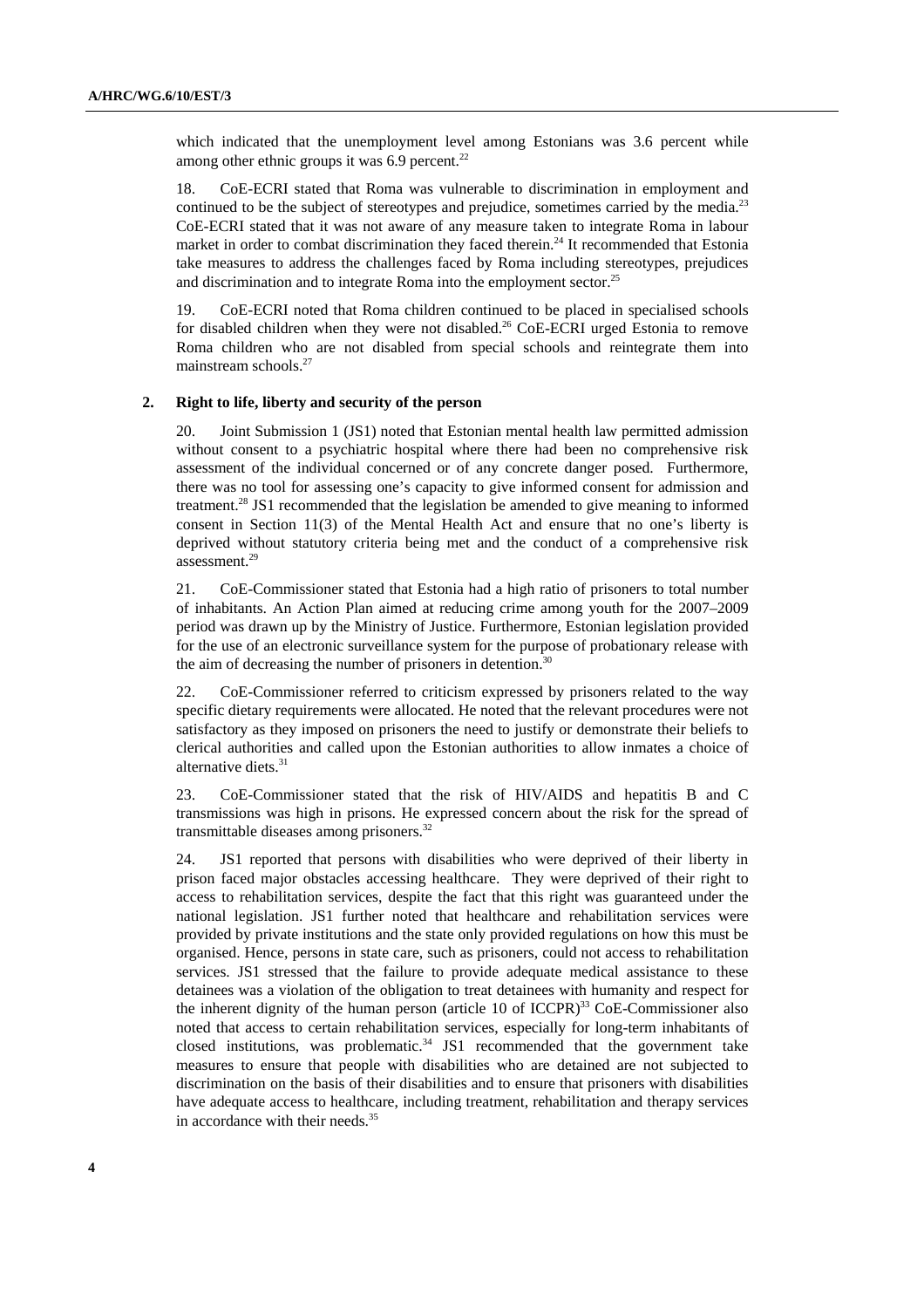25. CoE-Commissioner referred to criticism expressed by the Legal Chancellor related to the conditions of detention in arrest houses who considered the conditions as 'humiliating treatment'. CoE-Commissioner noted that the conditions of detention in an arrest house had not improved since 2003 but had even deteriorated, and that the unacceptable conditions of detention remained.36 CoE-Commissioner considered it a matter of urgency that suitable solutions be found for inmates detained in arrest houses.  $37$ 

26. SRI stated that violence against women, including marital abuse, was widespread.<sup>38</sup> CoE-Commissioner noted that awareness about violence against women had increased rapidly over the last five years. However, violence against women, including spousal abuse remains a concern. CoE-Commissioner stated that the persistence of traditional stereotypes, taboos, and acceptance of domestic violence remained rooted in the society and culture.<sup>39</sup>

27. SRI noted that neither domestic violence nor marital rape was specifically criminalized, although they could be prosecuted under the Penal Code.<sup>40</sup> CoE-Commissioner noted that the Criminal Code did not distinguish between domestic and other types of violence and domestic violence fell into the category of ordinary violence, *i.e.* crimes against the person.<sup>41</sup> SRI made similar observations and recommended the enactment of specific legislation on violence against women and the reinforcement of existing instruments against domestic and sexual violence and the implementation of judicial mechanisms that allow adequate investigations and punishment of perpetrators.<sup>42</sup>

28. SRI informed that the government has implemented several strategies for combating domestic violence, including a National Cooperation Network against domestic violence (2008); a country-wide hotline for female victims of violence (opened in March 2008), and the creation of 9 shelters along the country for women victims of domestic violence, with or without children. However, SRI noted that these efforts had not been successful in combating domestic and sexual gender violence because of the lack of: a) effective prevention programmes; b) adequate professional support to victims; c) enactment of specific legislation and; d) awareness-raising campaigns aimed at eliminating stereotypes and traditional behaviour that perpetuates gender violence.<sup>43</sup> SRI recommended the implementation of a national plan against gender violence.<sup>44</sup> CoE-Commissioner recommended Estonia to continue its efforts to stop domestic violence including by promoting training and public awareness programmes, and supporting the establishment of more shelters specially dedicated to victims.<sup>45</sup>

29. CoE-Commissioner noted that trafficking in human beings became a serious issue for Estonian society. The Victim Support Act was amended to offer psychological, legal and social assistance to victims of violence. CoE-Commissioner stated that Estonia did not have a special legal act against trafficking in human beings and this activity was covered as a criminal offence by several provisions in the Criminal Code. CoE-Commissioner encouraged the Government to continue its efforts in identifying and rescuing victims, apprehending and prosecuting traffickers, collecting data, and combating trafficking in human beings as well as protecting victims.<sup>4</sup>

30. Global Initiative to End All Corporal Punishment of Children (GIEACPC) reported that corporal punishment was lawful in the home.<sup>47</sup> CoE-ECSR also noted that the corporal punishment of children was not prohibited within the family.48 GIEACPC stated that provisions against violence and abuse in the Child Protection Act (1992), the Family Law (1994), the Code of Administrative Offences and the Penal Code (2002) were not interpreted as prohibiting all corporal punishment in childrearing. GIEACPC noted that there was no explicit prohibition of corporal punishment in schools, though it was considered unlawful under the Child Protection Act and the Basic Schools and Upper Secondary Schools Act. In the penal system, corporal punishment was unlawful as a sentence for crime. It was considered unlawful as a disciplinary measure in penal institutions, but it was not explicitly prohibited. There was no explicit prohibition of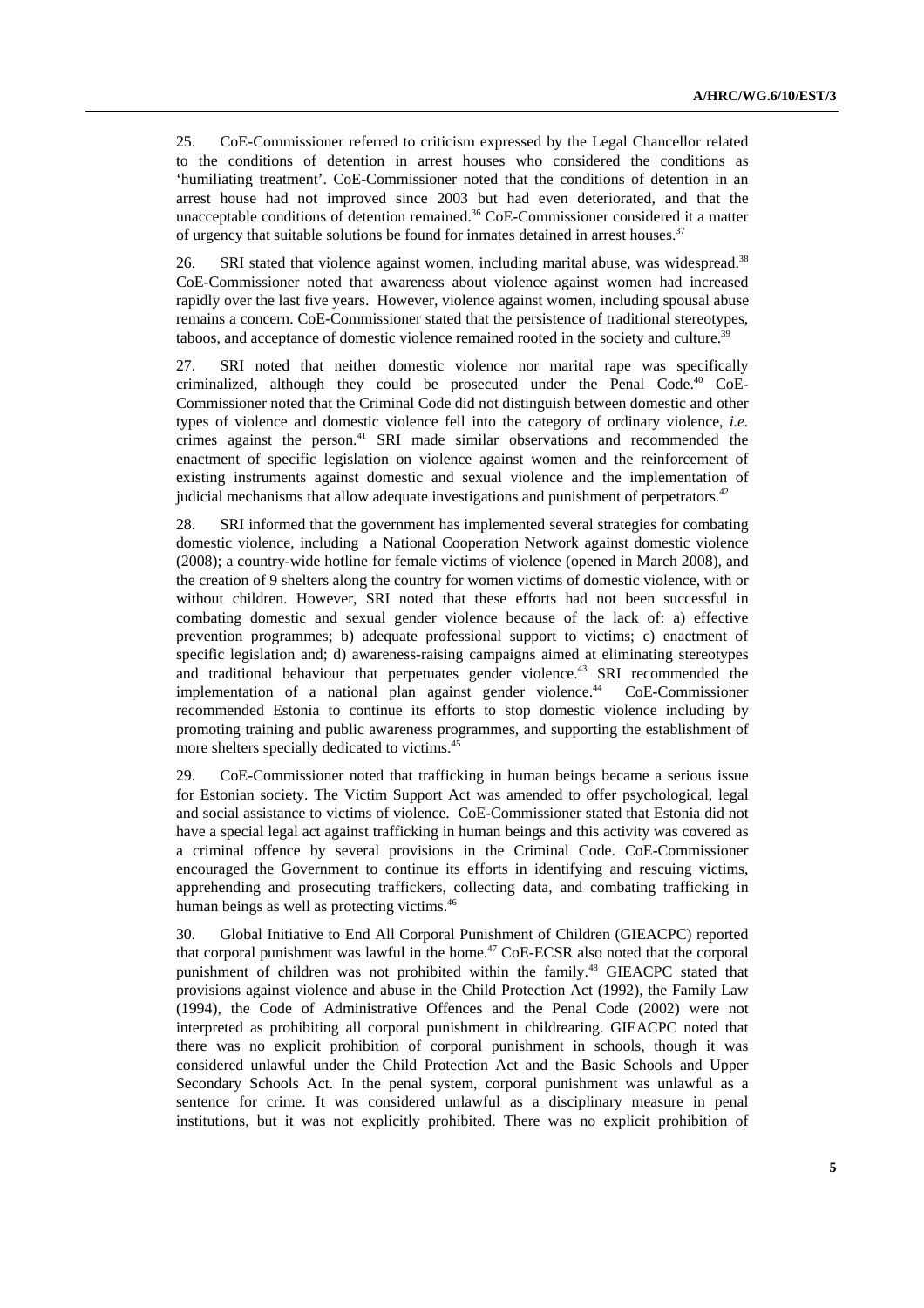corporal punishment in alternative care settings.49 CoE-Commissioner recommended that Estonia prohibit explicitly any kind of violence against children, including corporal punishment.<sup>50</sup>

#### **3. Administration of justice, including impunity, and the rule of law**

31. JS1 stated that a person who had committed a crime while in a state of 'mental incompetence' was dealt with under section 393 of the Estonian Code of Criminal Procedure, which allowed the court to order an assessment of their psychiatric condition and their ability to participate in the court hearing. When a court-appointed psychiatrist carrying out this assessment concluded that the individual was not fit to take part in their own hearing, it was often the case that the judge automatically followed their opinion, and as a result individuals were denied any participation in their criminal hearing from the very outset, without having the possibility to even meet the judge.<sup>51</sup> JS1 further noted that the individual concerned may not even be aware that criminal proceedings have been initiated against them because they were not informed of this, and in many cases they did not receive the court ruling resulting from the proceedings which may entail forensic treatment. JS1 recommended that the government take appropriate measures to provide sufficient guarantees to persons deemed mentally unfit to participate in criminal proceedings brought against them.<sup>52</sup>

32. JS1 reported that although a lawyer paid by the state was usually appointed to defend a person who had committed a crime while in a state of mental incompetence; it was common for the lawyer not to personally meet the client. According to JS1, they often failed in fulfilling their professional duty with due diligence. JS1 recommended that the government take measures to provide effective legal representation to persons with mental disabilities in civil and criminal proceedings and establish a system of monitoring to ensure that legal representatives meet with and represent the rights and interests of their clients.<sup>53</sup>

33. CoE-Commissioner noted that the new State Legal Aid Act entered into force in 2005 with the purpose to ensure the availability of competent legal services to all persons and widened the possibility of receiving free legal aid for pre-trial procedure, procedures carried out by administrative authorities and execution proceedings. While welcoming the adoption of the legal aid mechanism, CoE-Commissioner noted several difficulties that were raised as to the implementation of the law, including insufficient allocations for the administrative management of the legal aid system and low compensation paid to advocates providing free legal assistance. CoE-Commissioner hoped that these implementation issues would be resolved through a constructive dialogue between the Estonian authorities and the Bar Association.<sup>54</sup>

34. CoE-Commissioner noted the entry into force of the amendments to the Mental Health Act in 2006. The most significant change concerned involuntary treatment lasting longer than 48 hours which could now only be exercised based on a court ruling. The involuntary treatment cases were heard in civil courts and the court ruled for placement mainly as an interim measure, providing legal protection and with an initial duration of three months, extendible up to a maximum of six months. An application for placement, as a permanent measure, might be filed with a court only by a local government. However, an application to apply an interim measure to place a person into a psychiatric hospital might be filed by a chief doctor or the deputy chief doctor of the psychiatric hospital. CoE-Commissioner referred to information on difficulties which remained in implementation of these provisions. It appeared that judges, due to time constraints, sometimes took a written ruling of placement without meeting the persons concerned. Such meetings generally occur after the ruling.<sup>55</sup>

35. JS1 informed that while patients undergoing coercive treatment were entitled to regular reviews to assess their continued need for treatment, there were no guidelines or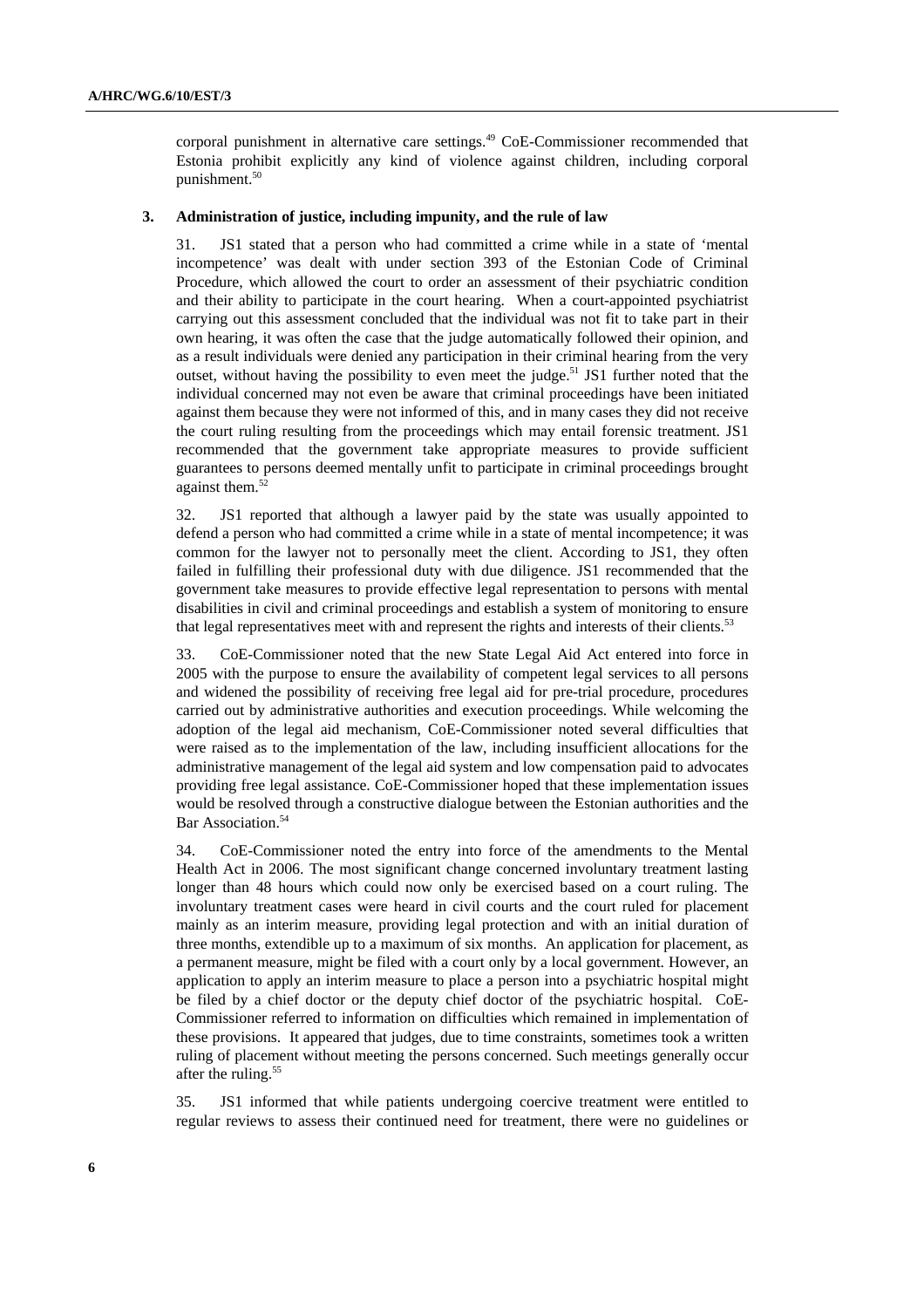rules on violence and risk assessment. The experts appointed for the assessment were doctors who worked in the same hospital where the patients were treated. This placed patients at a substantial disadvantage as the expert could not be considered impartial.<sup>56</sup> JS1 recommended that the government decrease conflicts of interest by abolishing the court practice of appointing experts, to evaluate a forensic patient's continued need for treatment, from the same hospital in which the patient is detained.<sup>57</sup>

36. JS1 noted that there was no clear and consistent legislation or practice enabling persons who were unlawfully detained under civil law, including in hospitals or social welfare institutions, to seek redress and compensation for this detention (in contrast to clear legislation on unlawful detention in criminal cases).<sup>58</sup> JS1 recommended that the government amend legislation to provide a right to compensation for persons unlawfully detained under civil commitment law, including in hospitals and social welfare institutions.59 JS1 noted that the Government failed to amend its legislation on remedies for unlawful deprivation of liberty in civil commitment cases which it had committed to under the friendly settlement of the M.V v Estonia (2008) before the European Court of Human  $Rights.60$ 

### **4. Freedom expression and right to participate in public and political life**

37. CoE-ECRI noted with concern that hate speech was only punishable where substantial damage had been caused to the victim's rights (resulting in danger to the life, health or property of person) and considered that the Criminal Code did not, in fact, punish hate speech independently of specific consequences.<sup>61</sup> According to CoE-ECRI, it appeared that no media had been prosecuted for incitement to racial hatred against Roma under the Criminal Code, although they were allegedly a vehicle for prejudices against Roma, associating them with various crimes and supporting their exclusion. $62$ 

38. JS1 noted that the legislation stipulated that if an adult was restricted in their legal capacity and a guardian was appointed to manage the person's affairs, then the adult lost his/her right to vote.<sup>63</sup> These restrictions on the right to vote were based exclusively on the legal capacity status of a person and did not take account of their actual capacity to make decisions on political matters. JS1 stated that the restrictions led to a clearly discriminatory situation in which restrictions imposed on a person's political rights had no other justification than that person's mental disability. JS1 reminded that the right to take part in public affairs should not be removed from people with disabilities and people with disabilities should be encouraged to be politically active so as to advocate for their rights. It recommended that Estonia abolish the denial of the rights to vote for persons deprived of their legal capacity.<sup>64</sup>

### **5. Right to work and to just and favourable conditions of work**

39. SRI stated that equal pay for equal work did not exist in practice, even though the difference has decreased slowly. The gender pay gap was 30.3 per cent in 2007, one of the widest in Europe. SRI noted that in private and public sectors, chances for women to be fired were higher than for men, especially in the case of enterprise reorganization. SRI recommended that the Government take special measures to encourage women's advancement in public and private life, and particularly facilitate equality in the labour sphere, including legislative amendments and gender mainstreaming policies to eliminate gender stereotyped roles, in line with CEDAW observations.<sup>65</sup>

40. CoE-ECSR stated that the civil servants were denied the right to strike.<sup>66</sup>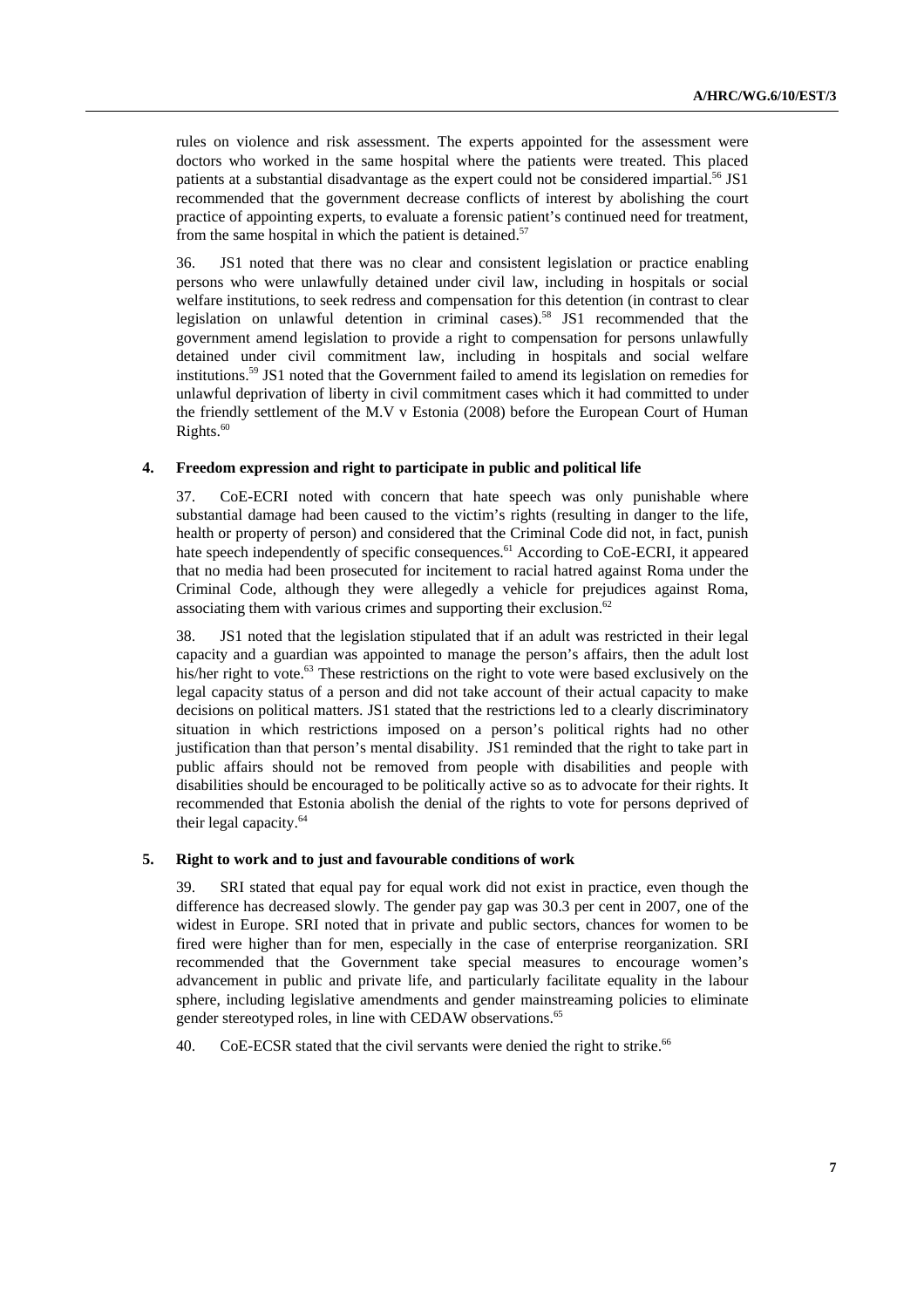#### **6. Right to social security and to an adequate standard of living**

41. CoE-ECSR stated that the amount of social assistance granted to a person in need was inadequate. It further noted that the unemployment benefit, the national pension and the minimum old age and disability pensions were manifestly inadequate.  $67$  CoE-Commissioner noted information that the disability benefit had not been increased since 2001 and remained low.<sup>68</sup>

42. CoE-Commissioner stated that the HIV-prevention was carried out according to the national HIV and AIDS strategy and its Action Plan which identified targeted activities for vulnerable groups such as injecting drug users, persons involved in prostitution, vulnerable youth and detainees. All HIV-positive people got free of charge monitoring of their health condition and free antiretroviral treatment. CoE-Commissioner expressed hope that Estonia would continue and develop its programmes to decrease the spread of HIV by, inter alia, increasing methadone and other drug substitution programmes, developing needle exchange points and disseminating prevention guidelines.<sup>69</sup>

43. SRI noted that although the Government had not adopted a national programme on sexual and reproductive health, family planning services were provided by obstetrics and gynaecology services in hospitals and polyclinics, as well as in primary health care services.<sup>70</sup> SRI referred to a high percentage of unwanted pregnancies among young women and girls, the lack of a broad-reach sex education plan, and the lack of adequate access to contraceptive facilities and methods, especially for Russian-speaking women, minorities and rural women.<sup>71</sup> SRI recommended that the government ensure access to sex education in primary and secondary schools, and universities and take measures to promote awareness-raising campaigns on sexual and reproductive health and rights, aimed especially at rural women and Russian-speaking women.72

### **7. Right to education**

44. CoE-Commissioner noted that in the school year of 2007/2008 the transition to Estonian as the main language of instruction in Russian-speaking upper-secondary schools started and according to the Basic Schools and Upper Secondary Schools Act, teaching in Estonian would be progressively introduced in the curriculum of Russian-speaking uppersecondary school.<sup>73</sup> CoE-ECRI noted that the implementation of the reform, established by the Basic Schools and Upper Secondary Schools Act had highlighted the need for further training of teachers in Russian-speaking schools to prepare them for these reforms.<sup>74</sup> Similarly, CoE-CM noted that the envisaged transfer to Estonian as the main language of instruction in secondary schools, involving at least 60 percent of instruction in Estonian, had not been adequately prepared by the authorities.<sup>75</sup> CoE-ECRI stressed the importance of ensuring that all children received quality education and that the above reforms not result in lowering the standard of education received by Russian-speaking pupils.<sup>76</sup> CoE-ECRI recommended that Estonia take all possible measures to ensure the quality of education while strengthening Estonian language instruction to Russian-speaking children and respecting their identity.77

45. CoE-ECRI stated that a high dropout rate and late entry into the school system continued to be noted among Roma children.78 CoE-ECRI recommended that Estonia take measures to combat the high school dropout rate of Roma children and to ensure that they start attending school at the mandatory age.<sup>79</sup>

46. CoE-Commissioner noted that children with special needs had the right to study in a mainstream school in the area where they live or to attend the nearest school meeting their educational requirements. However, in practice, this right was often not realised for children with disabilities. According to CoE-Commissioner, many mainstream schools did not enrol children with disabilities on the grounds that they could not provide the needed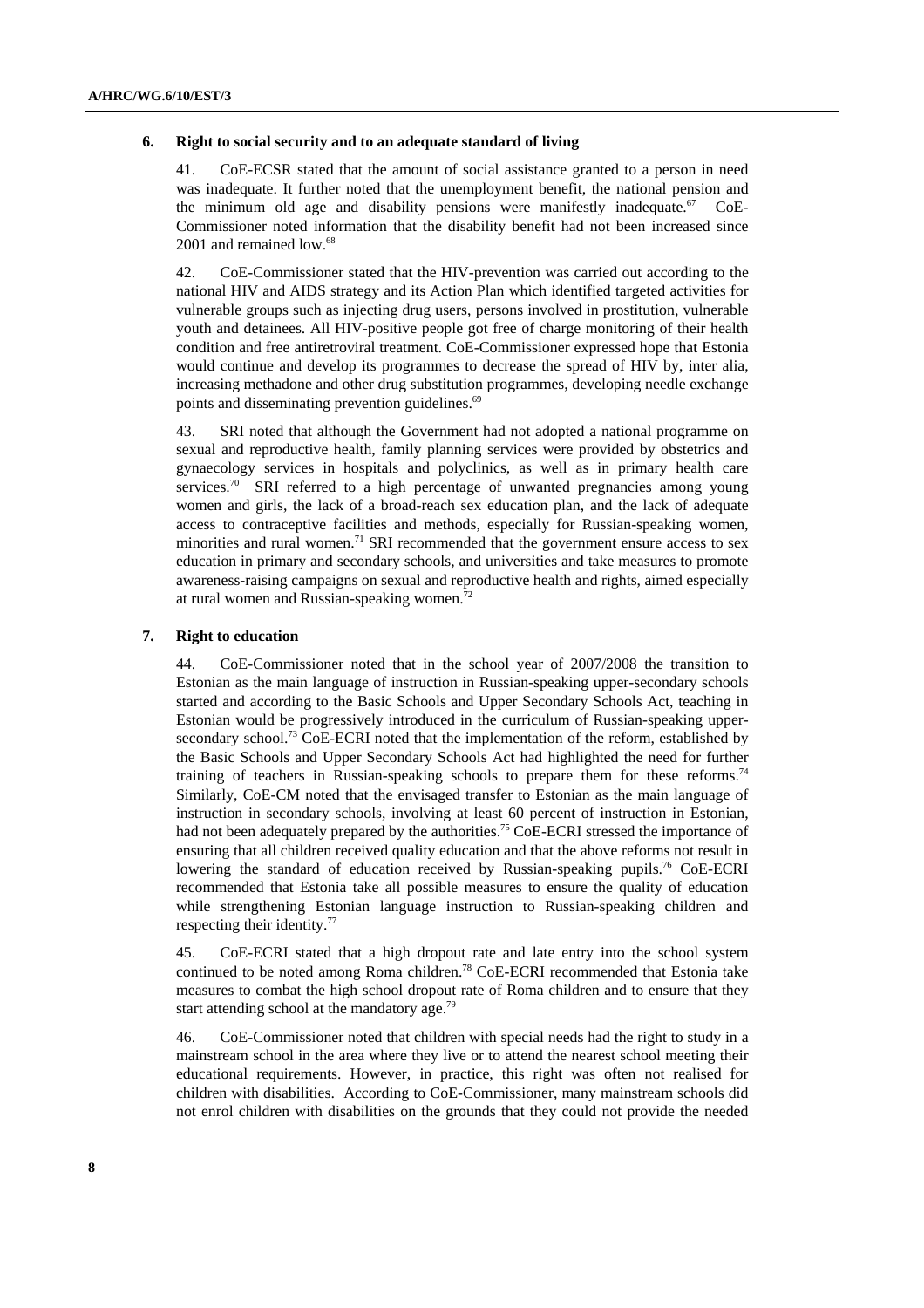support services. Due to a lack of equipped schools and despite the wish of most parents, children with disabilities could not in many cases attend a mainstream school near to their home and had to be placed in specialised institutions far from their family. CoE-Commissioner encouraged the Government to further its efforts to facilitate the integration of children with disabilities in mainstream schools as much as possible.<sup>80</sup>

### **8. Minorities and indigenous peoples**

47. CoE-ECRI noted that there was no law on the rights of national minorities. While commending the Government for the adoption of the Equal Treatment Act, CoE-ECRI noted that the Act did not address issues such as minorities' right to develop their culture, language, religion, tradition and customs. CoE-ECRI also stated that the Law on Cultural Autonomy for National Minorities had shortcomings, including the fact that only citizens might benefit from it although many non-Estonians were stateless.<sup>81</sup> CoE-CM noted that the Law remained unchanged despite the fact that it was generally considered to be ineffective.82 CoE-ECRI recommended that Estonia adopt a law on the rights of national minorities and amend the Law on Cultural Autonomy for National Minorities in consultation with representatives of minority groups.<sup>83</sup>

48. CoE-ECRI noted that one of the goals of the Estonian Integration Strategy 2008– 2013 was improving the level of command, at all levels, of the Estonian language among persons whose mother tongue was not Estonian. CoE-ECRI recommended that Estonia continue and strengthen measures taken to provide Estonian language courses to non-Estonian speakers and that steps to be taken to provide more good quality and free language courses at all levels and in all the regions where they are necessary.<sup>84</sup>

49. CoE-ECRI referred to one of the goals in the Estonian Integration Strategy 2008- 2013 which was set to ensure that the majority of people whose mother tongue was not Estonian regularly receive information from Estonian media sources and trust them. It recommended Estonia to fully implement this goal.<sup>85</sup>

50. CoE-ECRI encouraged Estonia to continue implementing the Estonian Integration Strategy 2008-2013. It strongly recommended that representatives of minority groups and civil society actors be involved in the process as well as in its evaluations and any adjustments thereto.<sup>86</sup>

51. CoE-Commissioner mentioned the important progress made in relation to the naturalisation process in the past years. The rate of annual naturalisation had been significantly increased.87 The Law on Citizenship, which was amended in 2004, provided that the State reimburses the fee for Estonian language training for persons who have passed the naturalisation examination. According to CoE-Commissioner, the length of the overall naturalisation process had been shortened. However, CRC stated that the number of non-citizens was still high and the risk of alienation was present.<sup>88</sup>

52. While noting the measures taken to reduce the number of stateless people, CoE-ECRI noted that further measures were necessary to that end, as that group comprises approximately 8 per cent of the population. It recommended that Estonia continue measures taken thus far to reduce the number of stateless persons, in full consultation with representatives of the concerned persons.89 COE-ECRI also recommended that Estonia ensure that stateless parents are made aware of the possibility of requesting citizenship for their under 15-year-old children and that the language requirements for the acquisition of Estonian citizenship be facilitated or scrapped for older generations of non-citizens in order to enable them to acquire Estonian citizenship more easily.<sup>90</sup>

53. CoE-ECRI noted that the Citizenship Act provided that Estonian citizenship shall not be granted or restored to a person who has been employed or is currently employed by foreign intelligence or security services, or has served as a professional member of the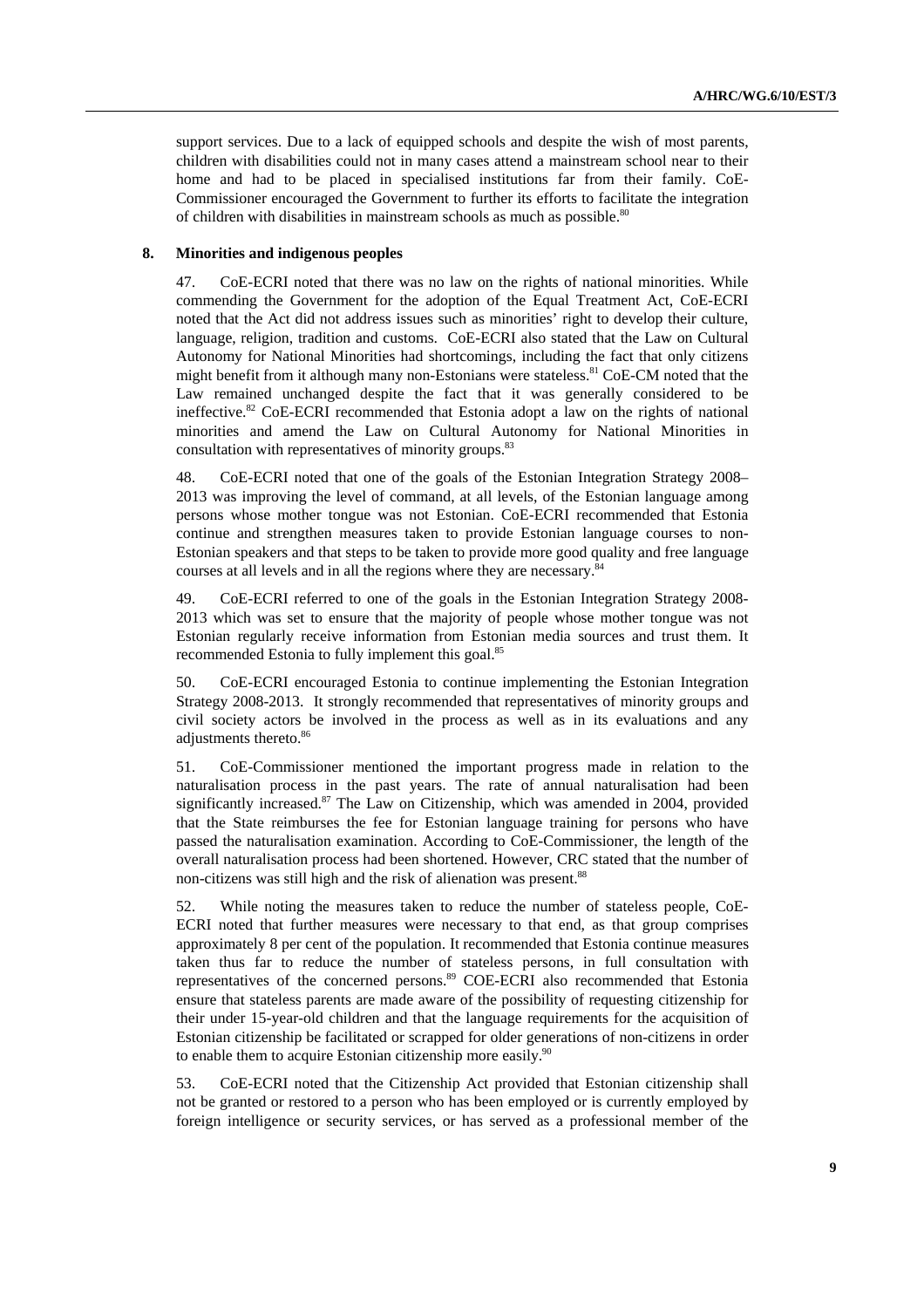armed forces of a foreign state or has been assigned to the reserve forces thereof or has retired there from nor shall it be granted or restored to his or her spouse. CoE-ECRI recommended that Estonia take measures to ensure that the situation of retired military and security personnel and their spouses who wish to acquire Estonian citizenship is examined without any discriminatory impediments.<sup>91</sup>

### **9. Migrants, refugees and asylum-seekers**

54. CoE-ECRI noted that Estonia continued to receive very few asylum applications even though it has joined the Schengen Area. It referred to problems such as the lack of lawyers to provide quality legal assistance, the lack of sufficient number of NGO's dealing with asylum issues and the lack of interpretation (especially into languages such as Kurdish, Turkish and Arabic). It also noted that as the Illuka Centre for Asylum Seekers was located in a remote forest area, it was difficult for lawyers to access it.<sup>92</sup> CoE-ECRI recommended that Estonia take measures to improve asylum seekers' access to legal assistance as well as to interpretation and translation services. It also recommended that Estonia take steps to ensure that asylum seekers are not deprived of their liberty, unless no other viable option is available and that the legislation concerning the asylum procedure be strengthened to ensure asylum seekers' full ability to put their case at the border.<sup>93</sup>

## **III. Achievements, best practices, challenges and constraints**

N/A

## **IV. Key national priorities, initiatives and commitments**

N/A

# **V. Capacity-building and technical assistance**

N/A

#### *Notes*

|                                           |               | The stakeholders listed below have contributed information for this summary; the full texts of all<br>original submissions are available at: www.ohchr.org. |
|-------------------------------------------|---------------|-------------------------------------------------------------------------------------------------------------------------------------------------------------|
|                                           | Civil society |                                                                                                                                                             |
|                                           | <b>GIECPC</b> | Global Initiative to end all corporal punishment of children                                                                                                |
|                                           | JS1           | Estonian Patient's Advocacy Association (EPAA), Tallinn, Estonia and Mental                                                                                 |
|                                           |               | Disability Advocacy Centre (MDAC), Budapest, Hungary                                                                                                        |
|                                           | SRI           | Sexual Rights Initiative, a coalition including Action Canada for the Population                                                                            |
|                                           |               | and Development; Mulabi – Latin American Space for Sexualities and Rights;                                                                                  |
|                                           |               | Creating Resources for Empowerment and Action India; The Polish Federation                                                                                  |
|                                           |               | for Women and Family Planning and others                                                                                                                    |
| Regional Inter-Governmental Organisations |               |                                                                                                                                                             |
|                                           | CoE           | Council of Europe, UPR Submission,                                                                                                                          |
|                                           |               | • Resolution on the implementation of the Framework Convention for the                                                                                      |
|                                           |               | Protection of National Minorities by Estonia, Committee of Ministers,                                                                                       |
|                                           |               | adopted 15 February 2006                                                                                                                                    |
|                                           |               | • Memorandum to the Estonian Government: An assessment of the progress                                                                                      |
|                                           |               | made in implementing the 2004 recommendations of the Commissioner for                                                                                       |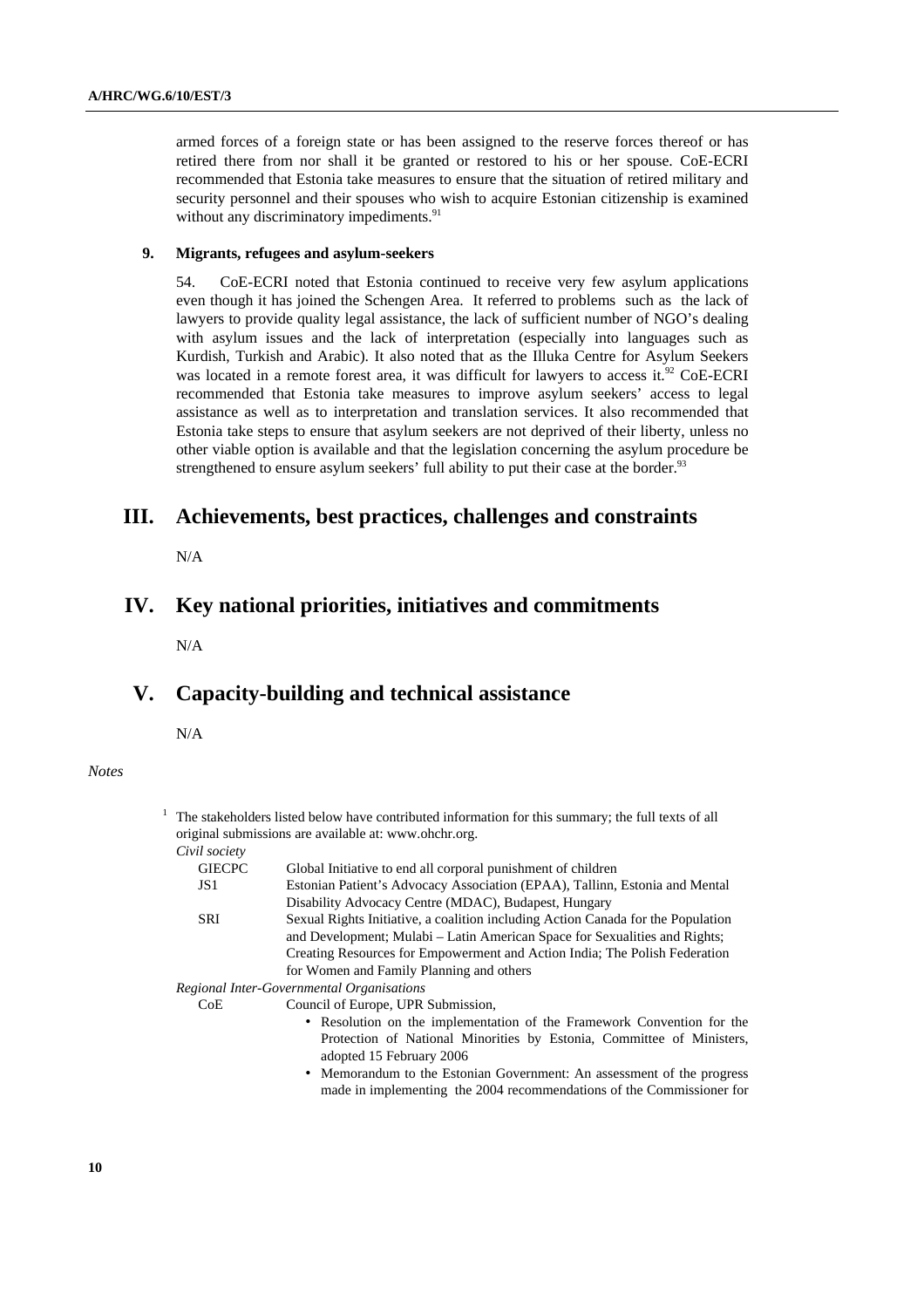Human Rights of the Council of Europe, Commissioner for Human Rights, July 2007

- European Commission against Racism and Intolerance, Fourth report on Estonia adopted on 15 December 2009, 2010
- Factsheet: Estonia and European Social Charter, Department of the European Social Charter, Directorate General of Human Rights and Legal
- Affairs, June 2010. <sup>2</sup> CoE -ECRI Report on Estonia Adopted on 15 December 2009 pp. 11–12, para. 9.  $\frac{3}{15}$  SBI p. 1.
- $3$  SRI, p. 1.
- <sup>4</sup> CoE- Factsheet: Estonia and European Social Charter, Department of the European Social Charter, Directorate General of Human Rights and Legal Affairs, June 2010, p. 2. 5
- <sup>5</sup> Memorandum to the Estonian Government: An assessment of the progress made in implementing the 2004 recommendations of the Commissioner for Human Rights of the Council of Europe, Commissioner for Human Rights, July 2007, p. 4, para. 10.
- CoE-ECRI Report on Estonia Adopted on 15 December 2009, p. 20, paras. 56–57.
- <sup>7</sup> CoE-ECRI Report on Estonia Adopted on 15 December 2009, p. 19, para. 48.
- <sup>8</sup> CoE-ECRI Report on Estonia Adopted on 15 December 2009, p. 22, paras. 64–66.
- <sup>9</sup> Memorandum to the Estonian Government: An assessment of the progress made in implementing the 2004 recommendations of the Commissioner for Human Rights of the Council of Europe,
- Commissioner for Human Rights, July 2007, p.6, para. 25.<br><sup>10</sup> Memorandum to the Estonian Government: An assessment of the progress made in implementing the 2004 recommendations of the Commissioner for Human Rights of the Council of Europe,
- Commissioner for Human Rights, July 2007, p. 14, para. 70.<br><sup>11</sup> CoE-ECRI Report on Estonia Adopted on 15 December 2009, p. 19, paras. 46, 47 and 49.<br><sup>12</sup> SRI, p. 3.
- 
- $^{13}$  SRI, p.4.
- 14 SRI, para. 6.
- <sup>15</sup> CoE-ECRI Report on Estonia Adopted on 15 December 2009, p. 8.
- <sup>16</sup> CoE-ECRI Report on Estonia Adopted on 15 December 2009 p.18, paras. 41–44.
- Memorandum to the Estonian Government: An assessment of the progress made in implementing the 2004 recommendations of the Commissioner for Human Rights of the Council of Europe,
- Commissioner for Human Rights, July 2007, p. 5, paras. 17–18. 18 Co-ECRI Report on Estonia Adopted on 15 December 2009, p. 8.
- <sup>19</sup> CoE-ECRI Report on Estonia Adopted on 15 December 2009, p. 14, para. 24.
- $20$  CoE-CM, p. 2.
- $21$  CoE-CM, p. 2.
- <sup>22</sup> CoE-ECRI Report on Estonia Adopted on 15 December 2009, p. 8.
- <sup>23</sup> CoE-ECRI Report on Estonia Adopted on 15 December 2009, p. 8.
- <sup>24</sup> CoE-ECRI Report on Estonia Adopted on 15 December 2009, p. 35, para. 132.
- <sup>25</sup> CoE-ECRI Report on Estonia Adopted on 15 December 2009, p. 37, para. 138.
- 26 CoE-ECRI Report on Estonia Adopted on 15 December 2009, p. 8.
- <sup>27</sup> CoE-ECRI Report on Estonia Adopted on 15 December 2009, p. 36, para. 140.
- 28 JS1, p. 1.
- $29$  JS1, p. 7.
- 30 Memorandum to the Estonian Government: An assessment of the progress made in implementing the 2004 recommendations of the Commissioner for Human Rights of the Council of Europe, July 2007,
- p. 6, paras. 25–26. 31 Memorandum to the Estonian Government: An assessment of the progress made in implementing the 2004 recommendations of the Commissioner for Human Rights of the Council of Europe,
- Commissioner for Human Rights, July 2007, p. 7, para. 29.<br><sup>32</sup> Memorandum to the Estonian Government: An assessment of the progress made in implementing the 2004 recommendations of the Commissioner for Human Rights of the Council of Europe, Commissioner for Human Rights, July 2007, p. 8, para. 34. JS1. p. 3.

<sup>&</sup>lt;sup>34</sup> Memorandum to the Estonian Government: An assessment of the progress made in implementing the 2004 recommendations of the Commissioner for Human Rights of the Council of Europe,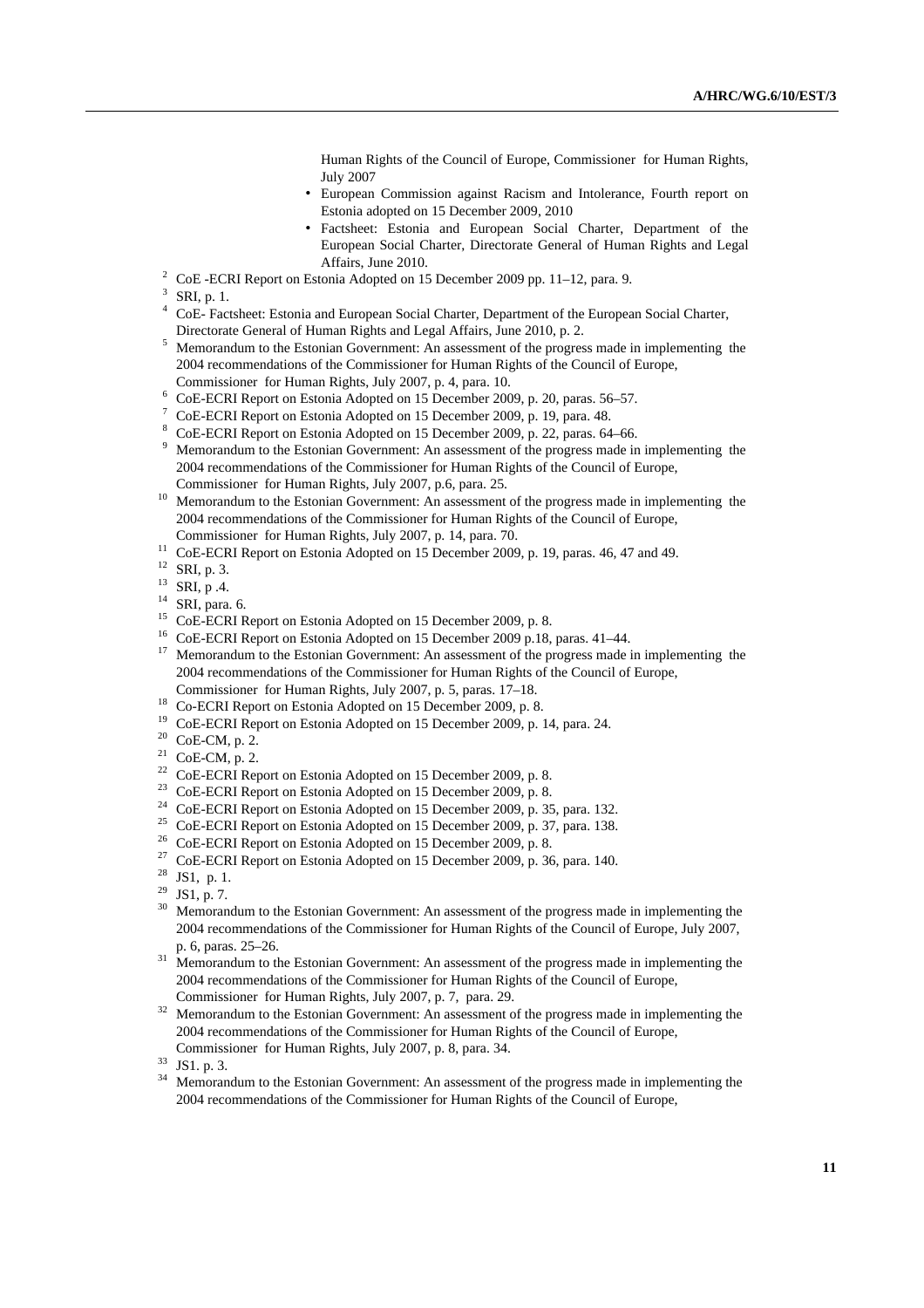Commissioner for Human Rights, July 2007, pp. 11–12, paras. 54–55.<br><sup>35</sup> JS1, p. 7.<br><sup>36</sup> Memorandum to the Estonian Government: An assessment of the progr

- 
- 36 Memorandum to the Estonian Government: An assessment of the progress made in implementing the 2004 recommendations of the Commissioner for Human Rights of the Council of Europe,
- Commissioner for Human Rights, July 2007, p. 8, paras. 37–38.<br><sup>37</sup> Memorandum to the Estonian Government: An assessment of the progress made in implementing the 2004 recommendations of the Commissioner for Human Rights of the Council of Europe, Commissioner for Human Rights, July 2007, p. 10, para. 45. 38 SRI, para. 5.
- 
- <sup>39</sup> Memorandum to the Estonian Government: An assessment of the progress made in implementing the 2004 recommendations of the Commissioner for Human Rights of the Council of Europe, Commissioner for Human Rights, July 2007, p. 14, paras. 68–72. 40 SRI, para. 5.
- <sup>41</sup> Memorandum to the Estonian Government: An assessment of the progress made in implementing the 2004 recommendations of the Commissioner for Human Rights of the Council of Europe, Commissioner for Human Rights, July 2007, p. 14, para. 69. 42 SRI, p. 4.
- 
- 43 SRI, pp. 3–4.
- $44$  SRI, pp 4–5.
- <sup>45</sup> Memorandum to the Estonian Government: An assessment of the progress made in implementing the 2004 recommendations of the Commissioner for Human Rights of the Council of Europe,
- Commissioner for Human Rights, July 2007, p. 17, para. 86. 46 Memorandum to the Estonian Government: An assessment of the progress made in implementing the 2004 recommendations of the Commissioner for Human Rights of the Council of Europe, Commissioner for Human Rights, July 2007, pp. 13–14, paras. 60, 62–64 and 66. 47 GIEACPC, p. 2.
- 
- 48 CoE- Factsheet: Estonia and European Social Charter, Department of the European Social Charter, Directorate General of Human Rights and Legal Affairs, June 2010, p. 4. 49 GIEACPC, p 2.
- 
- <sup>50</sup> Memorandum to the Estonian Government: An assessment of the progress made in implementing the 2004 recommendations of the Commissioner for Human Rights of the Council of Europe, Commissioner for Human Rights, July 2007, p. 17, para. 86(16). 51 JS1, p. 3.
- 
- $52$  JS1, pp. 3-4.
- $53$  JS1, pp. 3–7.
- <sup>54</sup> Memorandum to the Estonian Government: An assessment of the progress made in implementing the 2004 recommendations of the Commissioner for Human Rights of the Council of Europe,
- Commissioner for Human Rights, July 2007, p. 10, para. 47.<br>55 Memorandum to the Estonian Government: An assessment of the progress made in implementing the 2004 recommendations of the Commissioner for Human Rights of the Council of Europe, Commissioner for Human Rights, July 2007, p. 10, paras.49–50. 56 JS1, p. 4.
- 
- 57 JS1, p. 7.
- $58$  JS1, p. 1.
- 59 JS1, p. 7.
- $60$  JS1, p. 3.
- <sup>61</sup> CoE-ECRI Report on Estonia Adopted on 15 December 2009, p. 17, para. 35.<br><sup>62</sup> CoE ECRI Report on Estonia Adopted on 15 December 2000, p. 36, para. 133
- 62 CoE-ECRI Report on Estonia Adopted on 15 December 2009, p. 36, para. 133.
- 63 JS1, p. 6.
- $^{64}$  JS1, p. 7.<br> $^{65}$  SPI p. 5
- SRI, p. 5.
- 66 CoE-Factsheet: Estonia and European Social Charter, Department of the European Social Charter,
- Directorate General of Human Rights and Legal Affairs, June 2010, p. 3.<br>CoE- Factsheet: Estonia and European Social Charter, Department of the European Social Charter,<br>Directorate General of Human Rights and Legal Affairs,
- $68$  Memorandum to the Estonian Government: An assessment of the progress made in implementing the